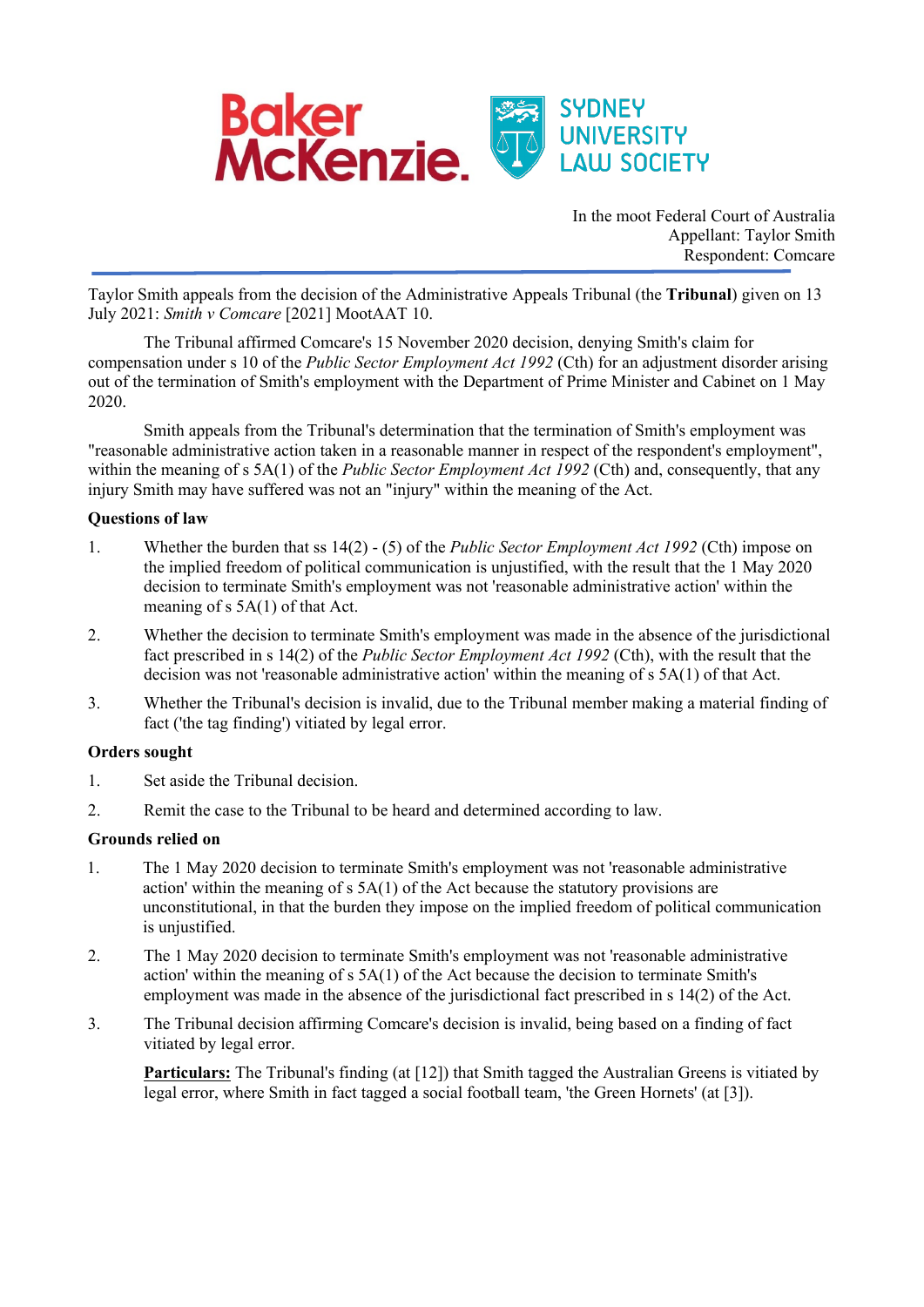# **Smith and Comcare (Compensation) [2021] MootAAT 10 (13 July 2021)**

**Tribunal:** Mercurial DP

1. The Tribunal affirms Comcare's reviewable decision of 15 November 2020. The applicant, Taylor Smith, is not entitled to compensation under section 10 of the *Public Sector Employment Act 1992* (Cth) ('**the Act'**) for any adjustment disorder arising from the termination of her employment with the Department of Prime Minister and Cabinet (**'the Department'**). The decision to terminate Smith's employment was reasonable administrative action, and so any disorder Smith may have suffered as a result of the termination is not an "injury" within the meaning of s 5A(1) of the Act.

### **Agreed facts**

- 2. Smith commenced employment within the Department in October 2004.
- 3. On 1 May 2020, Smith's employment was terminated on the basis she had breached the Australian Public Service Code of Conduct prescribed in s 13(4) of the Act. The conduct relied upon as the basis for the breach was a tweet posted by Smith during the Australian Football League Women's 2020 Grand Final. After a third contentious referee decision favouring one team, Smith tweeted: 'This ref's calls are as impartial as Coalition grants for commuter carparks!' Smith tagged the AFL team she plays with in a local round-robin, 'the Green Hornets'.
- 4. On 1 September 2020, Smith lodged a claim for workers compensation for an adjustment disorder characterised by anxiety and depression under s 10 of the Act. Comcare refused the claim on 15 November 2020. Smith made an application for merits review by the Tribunal on 15 January 2021.

### **Relevant law**

- 5. Section 10 of the Act provides, so far as is relevant, that Comcare is liable to pay compensation in accordance with the Act in respect of a workplace "injury" suffered by an Australian Public Service ('**APS**') employee, if the injury results in death, incapacity for work, or impairment.
- 6. Section 5A(1) of the Act defines "injury" as including, in substance, an aggravation of a mental injury that arose out of, or in the course of, employment, but as excluding "any such aggravation as is suffered as a result of reasonable administrative action taken in a reasonable manner in respect of an employee's employment, such as the lawful and reasonable imposition of a sanction under section 14 in respect of a breach of the APS Code of Conduct set out in section 13."
- 7. Section 13 of the Act sets out 'the APS Code of Conduct':

(1) An APS employee must behave honestly and with integrity in the course of APS employment.

(2) An APS employee must disclose, and take reasonable steps to avoid, any conflict of interest (real or apparent) in connection with APS employment.

(3) An APS employee must uphold public service delivery that is far, effective, and courteous to the Australian public and sensitive to the diversity of the Australian public.

(4) An APS employee must not make any unofficial public comment that is so harsh or extreme in its criticism of the Government or a Minister that it calls into question the employee's ability to work professionally, efficiently or impartially.

8. Section 14 prescribes the sanctions available for breach of s 13 as follows:

(1) If an Agency Head is satisfied that an employee has breached s 13(1), 13(2) or 13(3) - the Agency Head may impose the following sanctions:

(a) termination of employment;

(b) reduction in classification;

(c) re-assignment of duties;

- (d) reduction in salary;
- (e) deductions from salary, by way of fine;
- (f) a reprimand.

(2) If an employee breaches s 13(4) - the Agency Head must terminate their employment.

(3) If the Minister thinks that it is in the public interest to do so, the Minister may revoke a decision made under subsection (2), within 21 days of that decision.